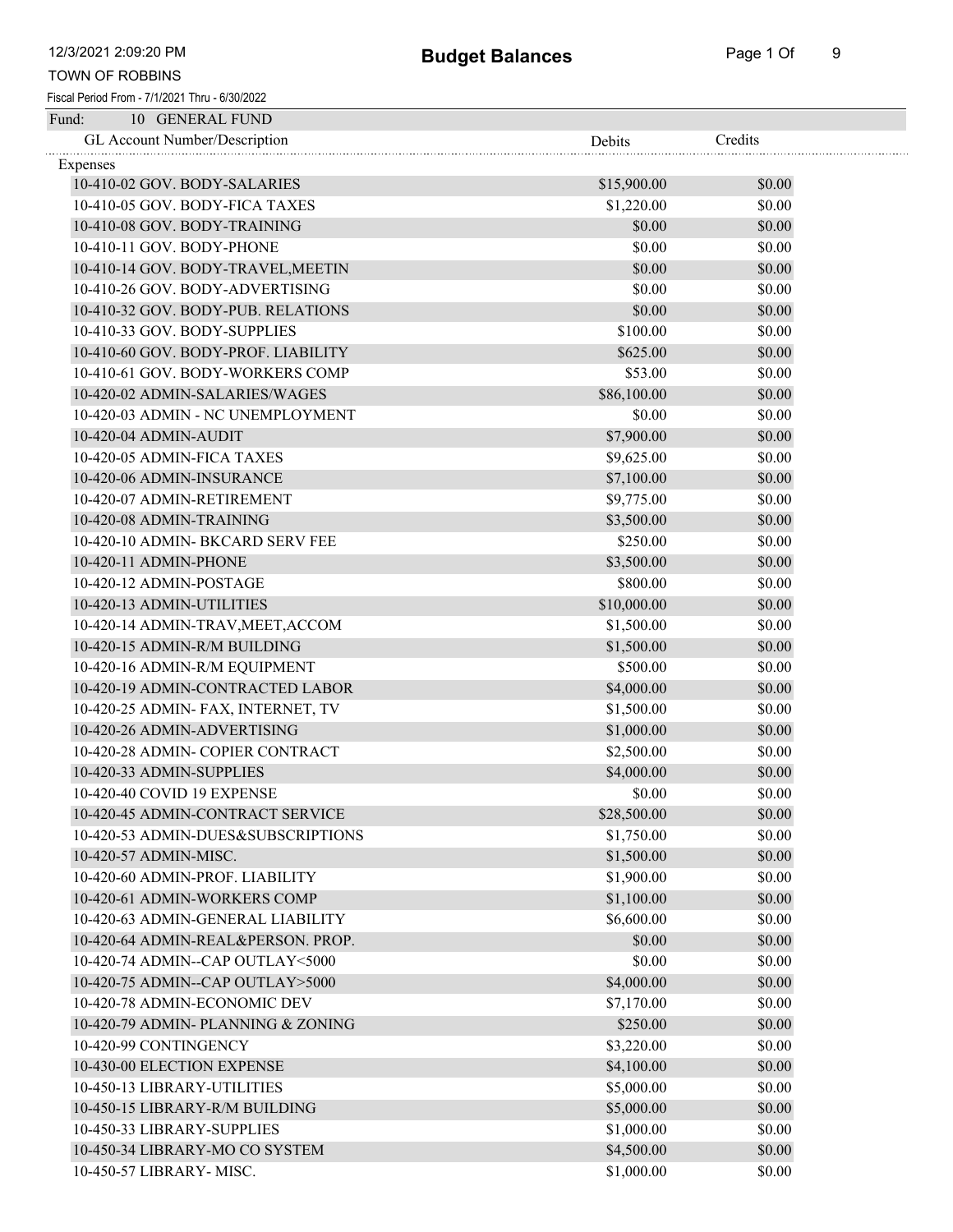| 10-450-64 LIBRARY-R & P PROP INS          | \$1,580.00   | \$0.00 |
|-------------------------------------------|--------------|--------|
| 10-460-12 MC TAX COLLECTION FEE           | \$15,000.00  | \$0.00 |
| 10-470-04 LEGAL PROFESSIONAL SERV         | \$50,000.00  | \$0.00 |
| 10-480-35 TOWN HALL- CONTRACT SERVICES    | \$8,460.00   | \$0.00 |
| 10-500-15 PUBLIC BLDG, MAINTENANCE        | \$0.00       | \$0.00 |
| 10-510-02 POLICE-SALARIES & WAGES         | \$266,700.00 | \$0.00 |
| 10-510-03 POLICE- NC UNEMPLOYMENT         | \$0.00       | \$0.00 |
| 10-510-05 POLICE- FICA TAX                | \$21,600.00  | \$0.00 |
| 10-510-06 POLICE-INSURANCE                | \$40,000.00  | \$0.00 |
| 10-510-07 POLICE RETIREMENT               | \$30,500.00  | \$0.00 |
| 10-510-08 POLICE-EMPLOYEE TRAINING        | \$1,000.00   | \$0.00 |
| 10-510-10 POLICE 401 K PLAN RETIREM       | \$13,600.00  | \$0.00 |
| 10-510-11 POLICE - PHONE                  | \$4,100.00   | \$0.00 |
| 10-510-12 POLICE-POSTAGE                  | \$100.00     | \$0.00 |
| 10-510-13 POLICE-UTILITIES                | \$2,500.00   | \$0.00 |
| 10-510-14 POLICE-TRAVEL, MEETINGS, ET     | \$0.00       | \$0.00 |
| 10-510-15 POLICE-BLDG. MAINT.             | \$750.00     | \$0.00 |
| 10-510-16 POLICE MAINT.REP.EQUIPMEN       | \$500.00     | \$0.00 |
| 10-510-17 POLICE MAINT.REPAIR AUTOS       | \$7,500.00   | \$0.00 |
| 10-510-25 POLICE-FAX, INTERNET, TV        | \$1,500.00   | \$0.00 |
| 10-510-26 POLICE-ADVERTISING              | \$100.00     | \$0.00 |
| 10-510-27 POLICE- CRIME PREVENTION        | \$250.00     | \$0.00 |
| 10-510-28 POLICE- COPIER CONTRACT         | \$1,800.00   | \$0.00 |
| 10-510-31 POLICE-FUEL                     | \$7,500.00   | \$0.00 |
| 10-510-32 POLICE DRUG RELATED SUPPL       | \$300.00     | \$0.00 |
| 10-510-33 POLICE-DEPT.SUPPLIES            | \$11,000.00  | \$0.00 |
| 10-510-36 POLICE-UNIFORMS                 | \$2,500.00   | \$0.00 |
| 10-510-40 COVID 19 GRANT EXPENSE          | \$0.00       | \$0.00 |
| 10-510-41 2020 POLICE BLOCK GRANT EXPENSE | \$0.00       | \$0.00 |
| 10-510-45 POLICE-CONTRACT SERVICES        | \$8,000.00   | \$0.00 |
| 10-510-46 POLICE-MEDICAL EXPENSE          | \$500.00     | \$0.00 |
| 10-510-56 POLICE TRAINING FACILITY        | \$0.00       | \$0.00 |
| 10-510-57 POLICE-MISCELLANEOUS            | \$1,000.00   | \$0.00 |
| 10-510-60 POLICE-PROFESSSIONAL LIAB       | \$3,800.00   | \$0.00 |
| 10-510-61 POLICE-WORKMENS COMP.           | \$6,700.00   | \$0.00 |
| 10-510-62 POLICE-AUTO. LIABILITY          | \$2,600.00   | \$0.00 |
| 10-510-74 POLICE--CAP OUTLAY<5000         | \$4,000.00   | \$0.00 |
| 10-510-75 POLICE--CAP. OUTLAY>5000        | \$20,000.00  | \$0.00 |
| 10-510-76 POLICE SEPERATION               | \$16,900.00  | \$0.00 |
| 10-510-77 CODE ENFORCEMENT                | \$0.00       | \$0.00 |
| 10-520-02 FIRE--SALARY                    | \$139,375.00 | \$0.00 |
| 10-520-03 FIRE- NC UNEMPLOYMENT           | \$0.00       | \$0.00 |
| 10-520-04 FIRE--ADMIN FEE                 | \$0.00       | \$0.00 |
| 10-520-05 FIRE-- FICA                     | \$9,200.00   | \$0.00 |
| 10-520-06 FIRE--INSURANCE                 | \$16,376.00  | \$0.00 |
| 10-520-07 FIRE--RETIREMENT                | \$8,300.00   | \$0.00 |
| 10-520-08 FIRE--TRAINING                  | \$500.00     | \$0.00 |
| 10-520-09 FIRE--PENSION CONTRIBUTION      | \$6,000.00   | \$0.00 |
| 10-520-11 FIRE--PHONE                     | \$2,600.00   | \$0.00 |
| 10-520-12 FIRE--POSTAGE                   | \$100.00     | \$0.00 |
| 10-520-13 FIRE--UTILITIES                 | \$12,500.00  | \$0.00 |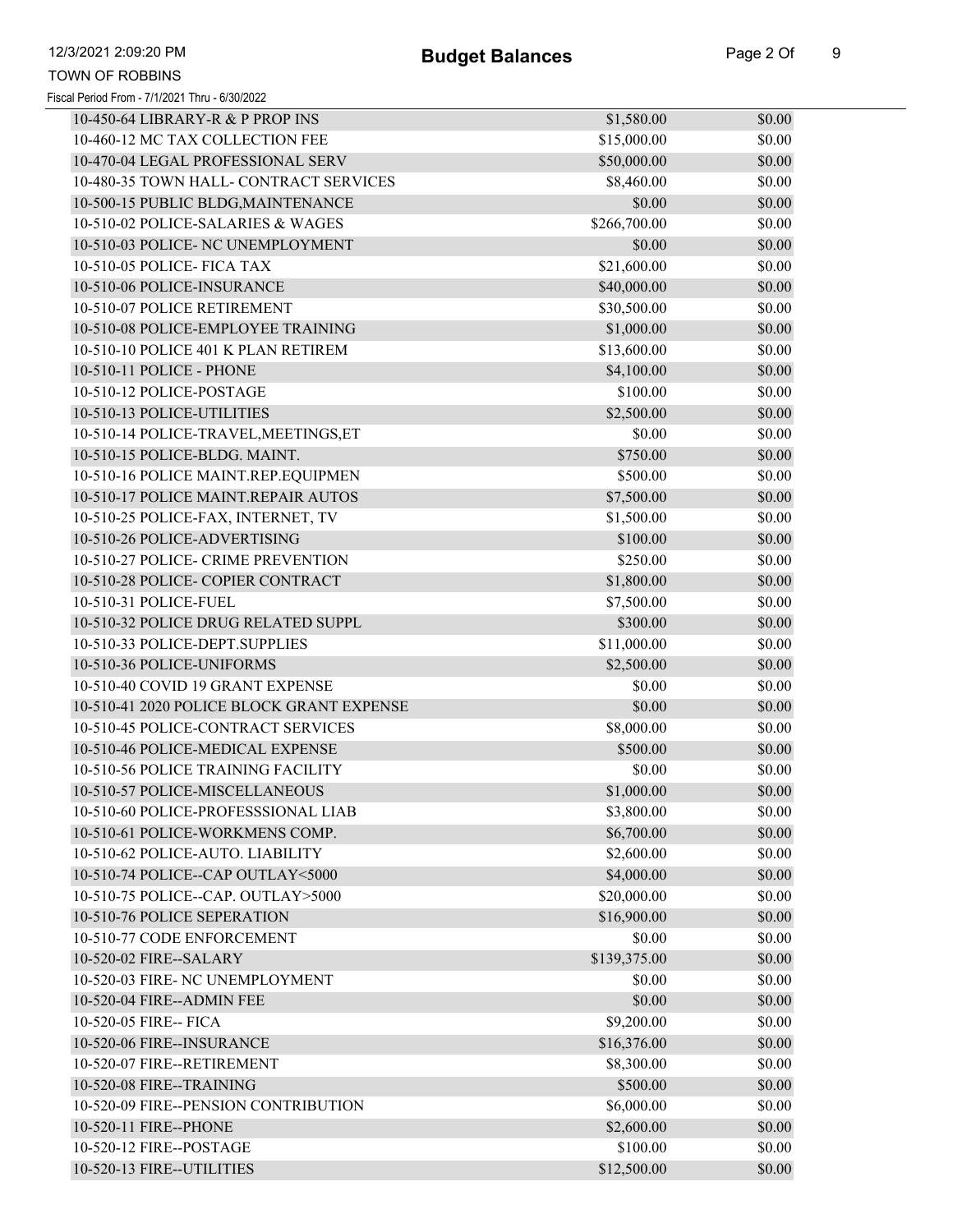Fiscal Period From - 7/1/2021 Thru - 6/30/2022 TOWN OF ROBBINS

| 10-520-14 FIRE--TRAVEL                          | \$500.00    | \$0.00 |
|-------------------------------------------------|-------------|--------|
| 10-520-15 FIRE--R/M BUILDING                    | \$3,000.00  | \$0.00 |
| 10-520-16 FIRE--R/M EQUIPMENT                   | \$7,000.00  | \$0.00 |
| 10-520-17 FIRE--R/M TRUCK                       | \$10,000.00 | \$0.00 |
| 10-520-25 FIRE- FAX, INTERNET, TV               | \$3,600.00  | \$0.00 |
| 10-520-26 FIRE- ADVERTISE/AWARENESS             | \$2,200.00  | \$0.00 |
| 10-520-28 FIRE- COPIER CONTRACT                 | \$3,000.00  | \$0.00 |
| 10-520-31 FIRE--FUEL                            | \$8,500.00  | \$0.00 |
| 10-520-33 FIRE--SUPPLIES                        | \$6,000.00  | \$0.00 |
| 10-520-36 FIRE--UNIFORMS                        | \$10,000.00 | \$0.00 |
| 10-520-45 FIRE--CONTRACT SERVICES               | \$600.00    | \$0.00 |
| 10-520-46 FIRE--MEDICAL EXPENSE                 | \$300.00    | \$0.00 |
| 10-520-53 FIRE--DUES/SUBSCRIPTIONS              | \$2,500.00  | \$0.00 |
| 10-520-57 FIRE-MISC                             | \$3,200.00  | \$0.00 |
| 10-520-60 FIRE--R & P PROP INS                  | \$3,000.00  | \$0.00 |
| 10-520-61 FIRE--WORKER'S COMP                   | \$4,900.00  | \$0.00 |
| 10-520-62 FIRE--AUTO LIABILITY                  | \$3,467.00  | \$0.00 |
| 10-520-70 FIRE- TRANSFER TO 34 FIRE CAP RESERVE | \$0.00      | \$0.00 |
| 10-520-72 FIRE--CAP OUTLAY<5000                 | \$21,825.00 | \$0.00 |
| 10-520-74 FIRE--FEMA GRANT PURCHASES            | \$0.00      | \$0.00 |
| 10-520-75 FIRE--CAP OUTLAY>5000                 | \$0.00      | \$0.00 |
| 10-520-76 FIRE--FEMA GRANT VOLUNTEER PAY        | \$32,000.00 | \$0.00 |
| 10-520-78 FIR- OSFM RESCUE PURCHASES            | \$0.00      | \$0.00 |
| 10-520-79 FIRE-OSFM FIRE PURCHASES              | \$0.00      | \$0.00 |
| 10-520-80 RESCUE BENEVOLENT FUND                | \$4,000.00  | \$0.00 |
| 10-520-81 CODE 3- INSURANCE                     | \$1,600.00  | \$0.00 |
| 10-550-13 RECREATION-UTILITIES                  | \$2,500.00  | \$0.00 |
| 10-550-26 FARM DAY-ADVERTISE                    | \$300.00    | \$0.00 |
| 10-550-65 HARVEST FEST                          | \$1,450.00  | \$0.00 |
| 10-550-66 CHRISTMAS                             | \$1,000.00  | \$0.00 |
| 10-550-67 BEAUTIFICATION                        | \$1,000.00  | \$0.00 |
| 10-550-68 RECREATION                            | \$0.00      | \$0.00 |
| 10-550-76 CAP OUTLAY>5000                       | \$10,000.00 | \$0.00 |
| 10-560-02 STREETS-SALARIES/WAGES                | \$37,400.00 | \$0.00 |
| 10-560-03 STREET- NC UNEMPLOYMENT               | \$0.00      | \$0.00 |
| 10-560-05 STREET-FICA TAX                       | \$2,900.00  | \$0.00 |
| 10-560-06 STREET-INSURANCE                      | \$11,200.00 | \$0.00 |
| 10-560-07 STREET-RETIREMENT                     | \$4,200.00  | \$0.00 |
| 10-560-08 STREET-TRAINING                       | \$0.00      | \$0.00 |
| 10-560-11 STREET-PHONE                          | \$750.00    | \$0.00 |
| 10-560-13 STREET-UTILITIES                      | \$40,000.00 | \$0.00 |
| 10-560-14 STREET--TRAVEL                        | \$0.00      | \$0.00 |
| 10-560-15 STREET-R/M BUILDING                   | \$2,000.00  | \$0.00 |
| 10-560-16 STREET-R/M EQUIPMENT                  | \$5,000.00  | \$0.00 |
| 10-560-17 STREET-R/M AUTO                       | \$5,000.00  | \$0.00 |
| 10-560-31 STREET-FUEL                           | \$4,000.00  | \$0.00 |
| 10-560-33 STREET-SUPPLIES                       | \$5,000.00  | \$0.00 |
| 10-560-36 STREET-UNIFORMS                       | \$1,100.00  | \$0.00 |
| 10-560-45 STREET-CONTRACT SERVICE               | \$2,000.00  | \$0.00 |
| 10-560-46 STREET-MEDICAL EXPENSE                | \$0.00      | \$0.00 |
| 10-560-57 STREET-MISC.                          | \$1,500.00  | \$0.00 |
|                                                 |             |        |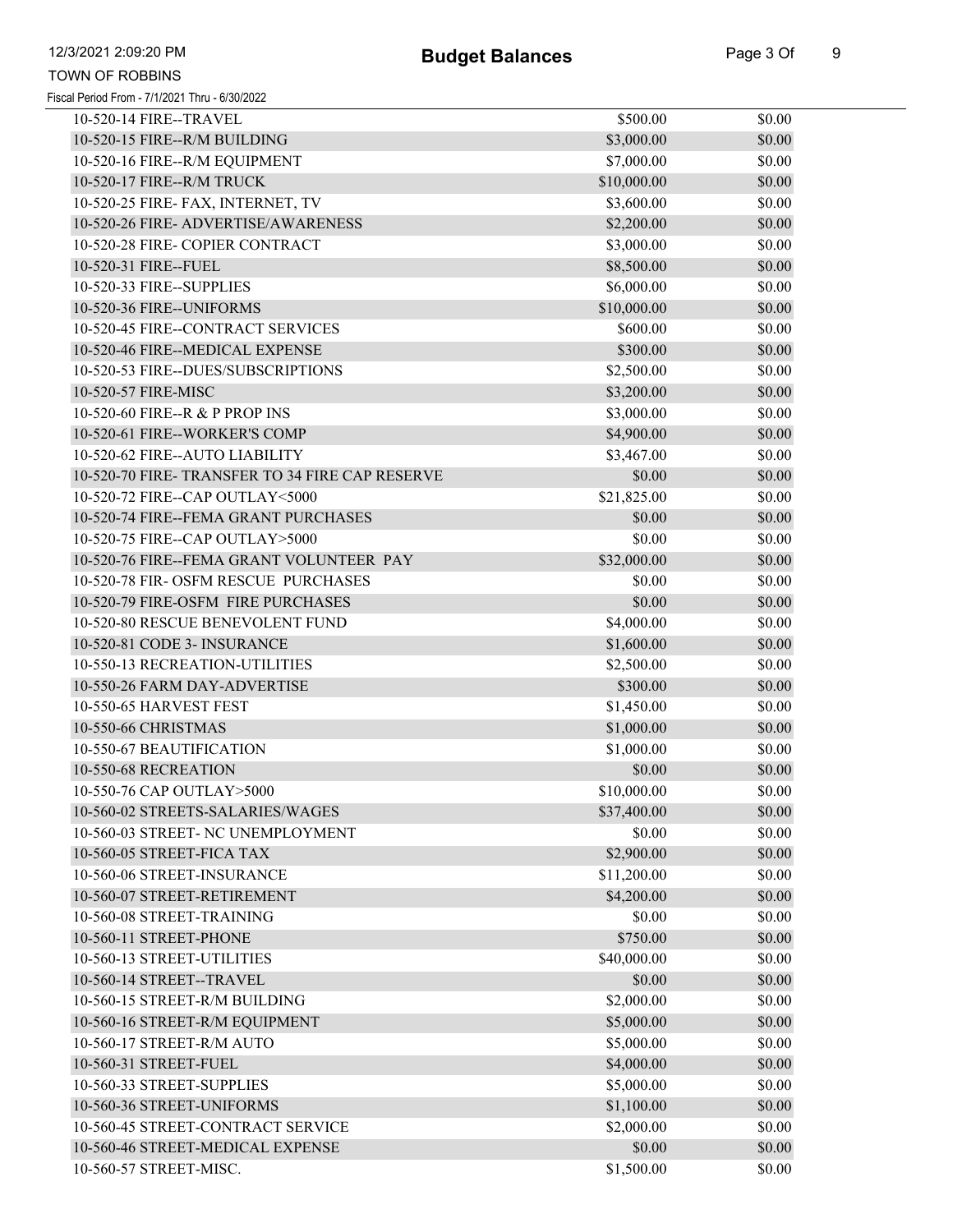| Fiscal Period From - 7/1/2021 Thru - 6/30/2022 |  |  |
|------------------------------------------------|--|--|
|------------------------------------------------|--|--|

| 10-560-60 STREET-PROFESSIONAL LIAB        |          |         | \$600.00       | \$0.00       |
|-------------------------------------------|----------|---------|----------------|--------------|
| 10-560-61 STREET-WORKMENS COMP.           |          |         | \$3,500.00     | \$0.00       |
| 10-560-62 STREET-AUTO LIABILITY           |          |         | \$1,600.00     | \$0.00       |
| 10-560-74 STREET- CAP OUTLAY<5000         |          |         | \$0.00         | \$0.00       |
| 10-560-75 STREET--CAP OUTLAY>5000         |          |         | \$11,200.00    | \$0.00       |
| 10-560-76 STREET-DEPOT REPAIR             |          |         | \$5,000.00     | \$0.00       |
| 10-560-80 MEAL & DRINK FUND               |          |         | \$220.00       | \$0.00       |
| 10-560-99 HURRICANE RELATED EXPENDITURES  |          |         | \$0.00         | \$0.00       |
| 10-570-00 POWELL BILL-RESURF/MTNCE        |          |         | \$33,000.00    | \$0.00       |
| 10-570-01 POWELL BILL-SIDEWALKS           |          |         | \$8,500.00     | \$0.00       |
| 10-570-04 POWELL BILL-ENGINEERING         |          |         | \$1,000.00     | \$0.00       |
| 10-570-16 POWELL BILL-EQUIP. MAINT.       |          |         | \$750.00       | \$0.00       |
| 10-570-33 POWELL BILL-SUPPLIES            |          |         | \$500.00       | \$0.00       |
| 10-580-45 SANITATION-CONTRACT.GARBA       |          |         | \$66,000.00    | \$0.00       |
| 10-590-91 CEMETERY                        |          |         | \$10,000.00    | \$0.00       |
| 10-650-93 ECONOMIC MEMBERSHIPS            |          |         | \$1,000.00     | \$0.00       |
| 10-650-95 TRIANGLE J COUNCIL              |          |         | \$500.00       | \$0.00       |
| 10-650-96 ROTARY/ROBBINS CIVIC ETC.       |          |         | \$0.00         | \$0.00       |
| 10-660-34 TFER TO FIRE CAP RESER          |          |         | \$0.00         | \$0.00       |
| 10-660-57 TO BALANCE-ADD TO ADMIN         |          |         | \$0.00         | \$0.00       |
| 10-660-64 TFER TO ENTERPRISE FUND         |          |         | \$0.00         | \$0.00       |
| 10-660-65 TFER TO FIRE RESERVE FUNDS      |          |         | \$0.00         | \$0.00       |
| 10-660-68 TFER TO OSFM GRANT              |          |         | \$0.00         | \$0.00       |
| 10-660-95 DEBT-POLICE VEHICLE             |          |         | \$5,176.00     | \$0.00       |
| 10-660-96 DEBT-USDA FIRE STATION LOAN     |          |         | \$45,179.00    | \$0.00       |
| 10-660-97 USDA - RAND. ELEC. FIRE TK LOAN |          |         | \$36,000.00    | \$0.00       |
| 10-660-99 DEBT- POLICE VEHICLE INT.       |          |         | \$0.00         | \$0.00       |
|                                           | Expenses | Totals: | \$1,496,046.00 | \$0.00       |
| Revenues                                  |          |         |                |              |
| 10-301-00 TAXES AD VALOREM CURRENT        |          |         | \$0.00         | \$390,500.00 |
| 10-301-01 TAXES AD VALOREM PRIOR YR       |          |         | \$0.00         | \$1,000.00   |
| 10-301-02 TAXES AD VALOREM VEH CURR       |          |         | \$0.00         | \$96,000.00  |
| 10-301-03 TAXES AD VALOREM VEH PRIO       |          |         | \$0.00         | \$0.00       |
| 10-310-00 TAX REL/REF/ADJ                 |          |         | \$2,000.00     | \$0.00       |
| 10-311-00 TAX DISCOUNTS                   |          |         | \$4,000.00     | \$0.00       |
| 10-312-00 VEHICLE FEE                     |          |         | \$0.00         | \$14,500.00  |
| 10-317-00 TAX PENALTIES & INTEREST        |          |         | \$0.00         | \$2,000.00   |
| 10-324-00 DEPOT REPAIR REVENUE            |          |         | \$0.00         | \$5,000.00   |
| 10-326-00 ZONING PERMITS                  |          |         | \$0.00         | \$750.00     |
| 10-329-00 INTEREST EARNED                 |          |         | \$0.00         | \$1,600.00   |
| 10-330-00 COUNTY APPARATUS FUNDS          |          |         | \$0.00         | \$0.00       |
| 10-331-00 FEMA FIREFIGHTER REIMB          |          |         | \$0.00         | \$32,000.00  |
| 10-332-02 HARVEST FEST                    |          |         | \$0.00         | \$820.00     |
| 10-332-04 FIRE DEPT CONTRIBUTIONS         |          |         | \$0.00         | \$0.00       |
| 10-333-00 FIRE/RESCUE ASSOC. REIMB.       |          |         | \$0.00         | \$0.00       |
| 10-335-00 MISCELLANEOUS                   |          |         | \$0.00         | \$1,000.00   |
| 10-336-00 RENT REVENUE                    |          |         | \$0.00         | \$26,000.00  |
| 10-337-00 UTILITY FRANCHISE               |          |         | \$0.00         | \$55,000.00  |
| 10-338-00 TELECOMMUNICATIONS TAX          |          |         | \$0.00         | \$0.00       |
| 10-339-00 SOLID WASTE DISPOSAL TAX        |          |         | \$0.00         | \$900.00     |
|                                           |          |         |                |              |

10-340-00 N.MOORE FAMILY RES. \$0.00 \$3,500.00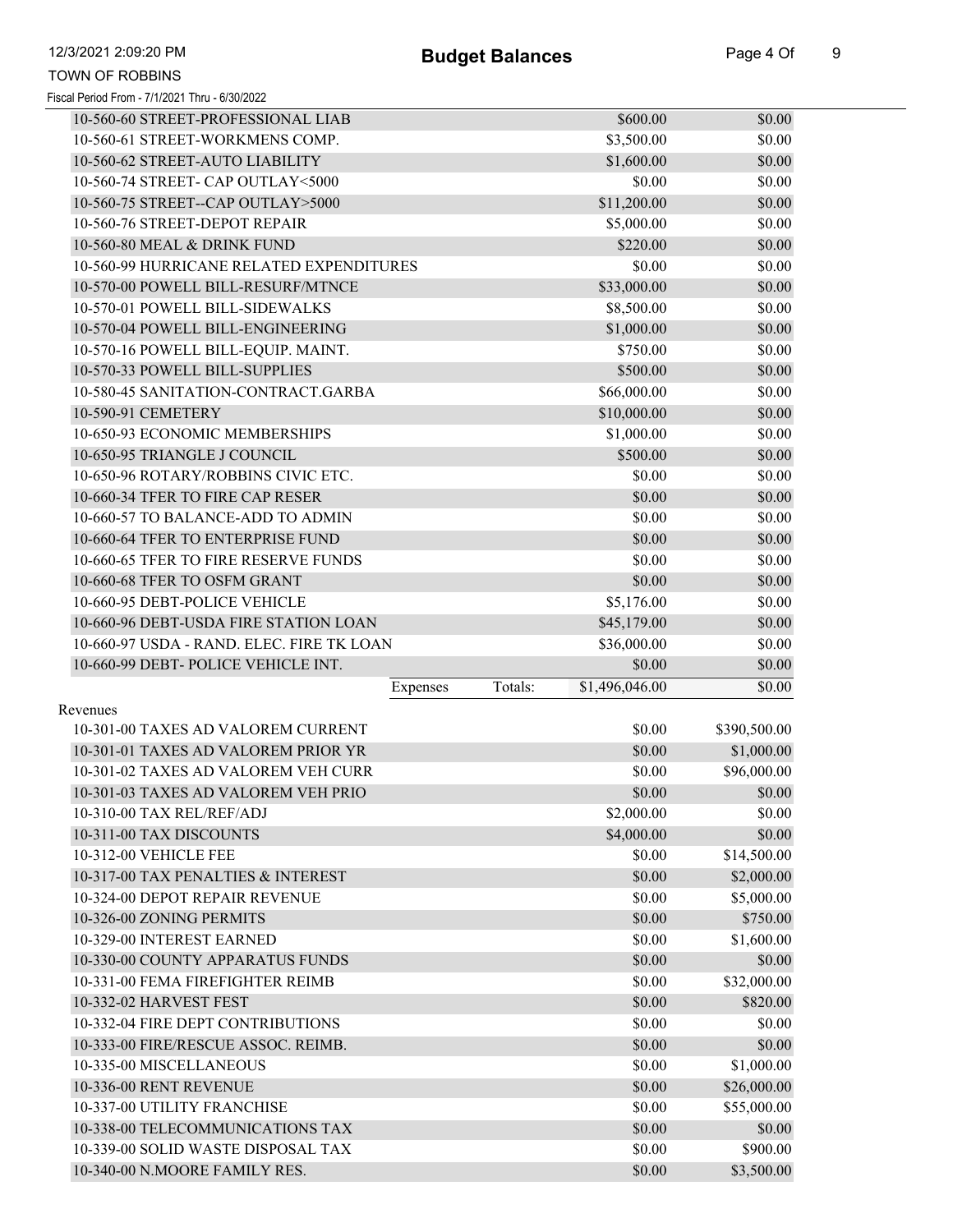| 12/3/2021 2:09:20 PM                           |                         | <b>Budget Balances</b> |                | Page 5 Of      |
|------------------------------------------------|-------------------------|------------------------|----------------|----------------|
| <b>TOWN OF ROBBINS</b>                         |                         |                        |                |                |
| Fiscal Period From - 7/1/2021 Thru - 6/30/2022 |                         |                        |                |                |
| 10-341-00 BEER AND WINE REVENUE                |                         |                        | \$0.00         | \$5,000.00     |
| 10-342-00 LOCAL VIDEO PROG TAX                 |                         |                        | \$0.00         | \$0.00         |
| 10-343-00 POWELL BILL                          |                         |                        | \$0.00         | \$32,000.00    |
| 10-345-00 LOCAL OPTION SALES TAX               |                         |                        | \$0.00         | \$336,000.00   |
| 10-345-01 STATES HOLD HARMLESS                 |                         |                        | \$0.00         | \$0.00         |
| 10-346-00 SALES & USE TAX REFUND               |                         |                        | \$0.00         | \$0.00         |
| 10-347-00 CONTROLLED SUBSTANCE TAX             |                         |                        | \$0.00         | \$0.00         |
| 10-351-00 OFFICER FEES/COURT                   |                         |                        | \$0.00         | \$300.00       |
| 10-353-00 FIRE DISTRICT R/P                    |                         |                        | \$0.00         | \$343,296.00   |
| 10-355-00 COVID 19 CRF GRANT REVENUE           |                         |                        | \$0.00         | \$0.00         |
| 10-356-00 2020 POLICE BLOCK GRANT REVENUE      |                         |                        | \$0.00         | \$0.00         |
| 10-357-00 ECONOMIC DEVELOPMENT REVENUE         |                         |                        | \$0.00         | \$0.00         |
| 10-358-00 US DEPT OF JUSTICE GRANT             |                         |                        | \$0.00         | \$0.00         |
| 10-361-00 CEMETERY REVENUE                     |                         |                        | \$0.00         | \$14,200.00    |
| 10-375-00 LAND SALE PROCEEDS                   |                         |                        | \$0.00         | \$0.00         |
| 10-377-00 INSURANCE CLM PROCEEDS               |                         |                        | \$0.00         | \$0.00         |
| 10-380-01 SURPLUS ITEM SALES                   |                         |                        | \$0.00         | \$0.00         |
| 10-383-00 SCRAP METAL SALES                    |                         |                        | \$0.00         | \$220.00       |
| 10-384-00 FEMA--EMPLOYEES                      |                         |                        | \$0.00         | \$0.00         |
| 10-384-02 OSFM GRANT                           |                         |                        | \$0.00         | \$0.00         |
| 10-385-00 TRASH COLLECT/USER FEE               |                         |                        | \$0.00         | \$82,000.00    |
| 10-397-00 LOAN PROCEEDS                        |                         |                        | \$0.00         |                |
| 10-398-01 TFER FROM FIRE CAP RES               |                         |                        |                | \$0.00         |
| 10-398-03 TFER FROM FIRE ST IMP/TO FRES        |                         |                        | \$0.00         | \$0.00         |
|                                                |                         |                        | \$0.00         | \$0.00         |
| 10-398-55 TFER FROM ECONOMIC DEV.              |                         |                        | \$0.00         | \$0.00         |
| 10-398-60 CONTRIBUTIONS                        |                         |                        | \$0.00         | \$0.00         |
| 10-398-80 TRANSFER FROM ORR STIMULUS GRANT     |                         |                        | \$0.00         | \$25,500.00    |
| 10-399-00 APPRO GF FUND BALANCE                |                         |                        | \$0.00         | \$32,960.00    |
|                                                | Revenues                | Totals:                | \$6,000.00     | \$1,502,046.00 |
|                                                | 10 GENERAL FUND Totals: |                        | \$1,502,046.00 | \$1,502,046.00 |
| 30 ENTERPRISE FUND<br>Fund:                    |                         |                        |                |                |
| GL Account Number/Description                  |                         |                        | Debits         | Credits        |
| Expenses                                       |                         |                        |                |                |
| 30-660-91 DEBT-SRF PRINCIPAL-WWTP              |                         |                        | \$51,531.00    | \$0.00         |
| 30-660-92 DEBT-SRF INT-WWTP                    |                         |                        | \$10,310.00    | \$0.00         |
| 30-660-93 DEBT; TEST WELLS                     |                         |                        | \$0.00         | \$0.00         |
| 30-660-94 DEBT-WATER IMPROVE- CHLORINE BOOSTER |                         |                        | \$0.00         | \$0.00         |
| 30-660-95 FEMA RECOVERY LOAN                   |                         |                        | \$0.00         | \$0.00         |
| 30-660-96 DEBT-URGENT NEED--SPIES LINE         |                         |                        | \$24,338.00    | \$0.00         |
| 30-810-02 WATER--SALARIES/WAGES                |                         |                        | \$56,600.00    | \$0.00         |
| 30-810-03 WATER NC UNEMPLOYMENT                |                         |                        | \$0.00         | \$0.00         |
| 30-810-04 WATER--AUDIT                         |                         |                        | \$6,400.00     | \$0.00         |
| 30-810-05 WATER--FICA                          |                         |                        | \$4,400.00     | \$0.00         |
| 30-810-06 WATER--INSURANCE                     |                         |                        | \$15,000.00    | \$0.00         |
| 30-810-07 WATER--RETIREMENT                    |                         |                        | \$6,400.00     | \$0.00         |
| 30-810-08 WATER--TRAINING                      |                         |                        | \$500.00       | \$0.00         |
| 30-810-09 WATER--PERMIT                        |                         |                        | \$2,200.00     | \$0.00         |
| 30-810-10 WATER- BKCARD SERV FEE               |                         |                        | \$4,000.00     | \$0.00         |
| 30-810-11 WATER--PHONE                         |                         |                        | \$1,000.00     | \$0.00         |
| 30-810-12 WATER--POSTAGE                       |                         |                        | \$1,500.00     | \$0.00         |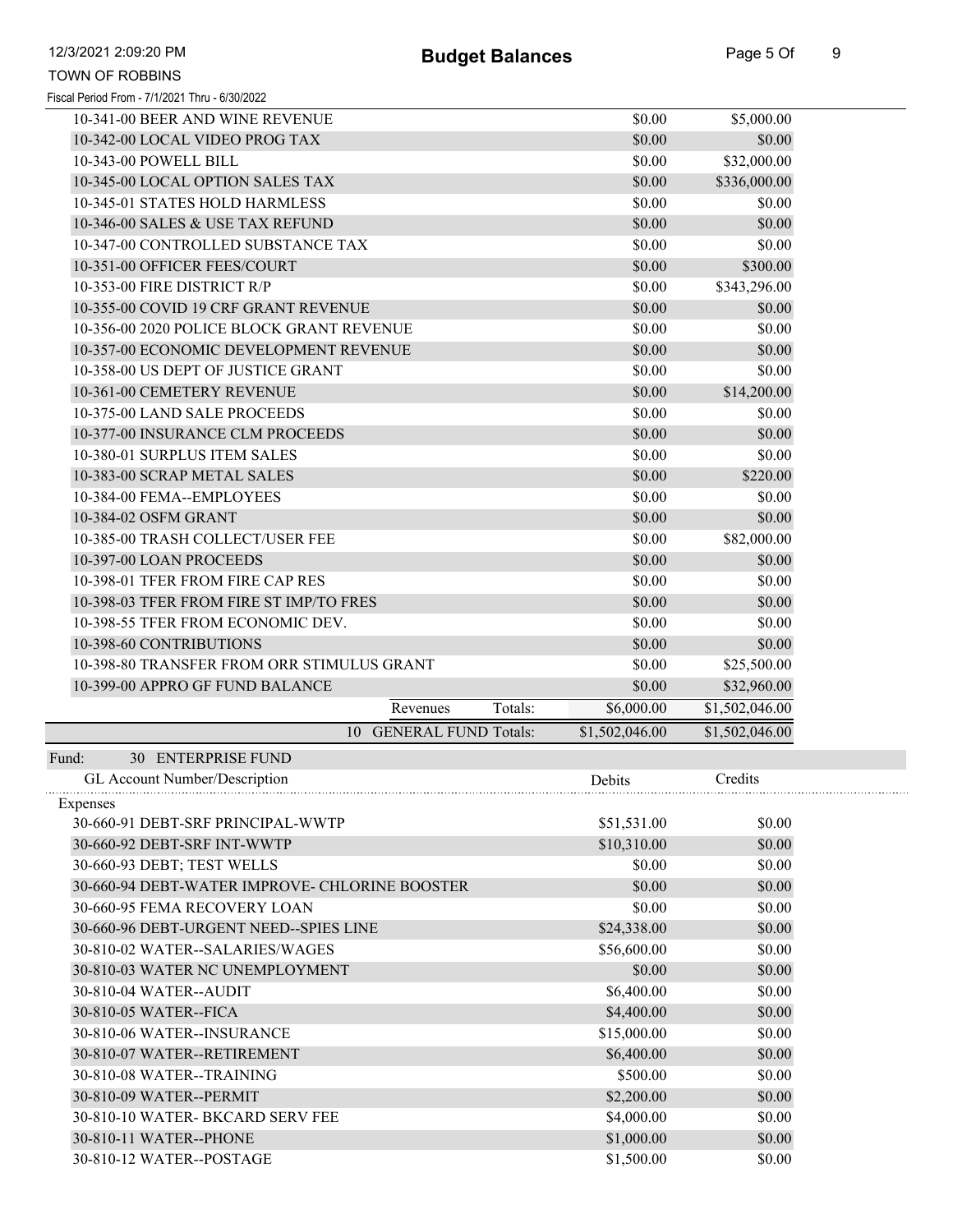| 30-810-13 WATER--UTILITIES                      | \$4,000.00   | \$0.00 |
|-------------------------------------------------|--------------|--------|
| 30-810-14 WATER--TRAVEL                         | \$500.00     | \$0.00 |
| 30-810-15 WATER--R/M BUILDINGS                  | \$500.00     | \$0.00 |
| 30-810-16 WATER--R/M EQUIPMENT                  | \$9,000.00   | \$0.00 |
| 30-810-17 WATER--R/M AUTO                       | \$6,000.00   | \$0.00 |
| 30-810-18 WATER--TANK MAINTENANCE               | \$25,500.00  | \$0.00 |
| 30-810-19 WATER-CONTRACTED LABOR                | \$5,000.00   | \$0.00 |
| 30-810-25 WATER- FAX, INTERNET, TV              | \$300.00     | \$0.00 |
| 30-810-26 WATER--ADVERTISING                    | \$250.00     | \$0.00 |
| 30-810-28 WATER- COPIER CONTRACT                | \$1,500.00   | \$0.00 |
| 30-810-31 WATER--FUEL                           | \$3,000.00   | \$0.00 |
| 30-810-33 WATER--SUPPLIES                       | \$7,500.00   | \$0.00 |
| 30-810-34 WATER--CHEMICALS                      | \$0.00       | \$0.00 |
| 30-810-36 WATER--UNIFORMS                       | \$800.00     | \$0.00 |
| 30-810-40 WATER--PROFESSIONAL SERV              | \$0.00       | \$0.00 |
| 30-810-44 WATER--PURCHASE CONTRACT              | \$225,000.00 | \$0.00 |
| 30-810-45 WATER--CONTRACT SERVICE               | \$24,201.00  | \$0.00 |
| 30-810-46 WATER- MEDCAL EXPENSE                 | \$0.00       | \$0.00 |
| 30-810-53 WATER--DUES & SUBSC.                  | \$1,500.00   | \$0.00 |
| 30-810-57 WATER--MISCELLANEOUS                  | \$1,500.00   | \$0.00 |
| 30-810-60 WATER--PROF. LIAB. INS.               | \$500.00     | \$0.00 |
| 30-810-61 WATER--WORKERS COMP.                  | \$2,500.00   | \$0.00 |
| 30-810-62 WATER--AUTO LIAB. INS.                | \$1,000.00   | \$0.00 |
| 30-810-64 WATER-R & P PROPERTY                  | \$800.00     | \$0.00 |
| 30-810-70 WATER- 811 SRVICE CONTRACT            | \$250.00     | \$0.00 |
| 30-810-71 WATER--TAP SUPPLIES                   | \$2,500.00   | \$0.00 |
| 30-810-72 WATER-LINE CONSTRUCTION               | \$0.00       | \$0.00 |
| 30-810-73 WATER-LINE MAIN. & REPAIR             | \$7,500.00   | \$0.00 |
| 30-810-74 WATER--CAP OUTLAY<5000                | \$6,000.00   | \$0.00 |
| 30-810-75 WATER--CAP OUTLAY>5000                | \$10,000.00  | \$0.00 |
| 30-810-99 WATER- HURRICANE RELATED EXPENDITURES | \$0.00       | \$0.00 |
| 30-811-02 WWTP--SALARIES/WAGES                  | \$55,500.00  | \$0.00 |
| 30-811-03 WWTP- NC UNEMPLOYMENT                 | \$0.00       | \$0.00 |
| 30-811-04 WWTP--AUDIT                           | \$6,400.00   | \$0.00 |
| 30-811-05 WWTP--FICA                            | \$4,400.00   | \$0.00 |
| 30-811-06 WWTP--INSURANCE                       | \$15,000.00  | \$0.00 |
| 30-811-07 WWTP--RETIREMENT                      | \$6,300.00   | \$0.00 |
| 30-811-08 WWTP--TRAINING                        | \$1,000.00   | \$0.00 |
| 30-811-09 WWTP--WW PERMIT                       | \$6,000.00   | \$0.00 |
| 30-811-10 WWTP- BKCARD SERV FEE                 | \$1,500.00   | \$0.00 |
| 30-811-11 WWTP--PHONE                           | \$750.00     | \$0.00 |
| 30-811-12 WWTP--POSTAGE                         | \$750.00     | \$0.00 |
| 30-811-13 WWTP--UTILITIES                       | \$50,000.00  | \$0.00 |
| 30-811-14 WWTP--TRAVEL                          | \$1,000.00   | \$0.00 |
| 30-811-15 WWTP--R/M BUILDINGS                   | \$1,000.00   | \$0.00 |
| 30-811-16 WWTP--R/M EQUIPMENT                   | \$20,000.00  | \$0.00 |
| 30-811-17 WWTP--R/M AUTO                        | \$6,500.00   | \$0.00 |
| 30-811-19 WWTP- CONTRACTED LABOR                | \$24,000.00  | \$0.00 |
| 30-811-25 WWTP- FAX, INTERNET, TV               | \$250.00     | \$0.00 |
| 30-811-26 WWTP--ADVERTISING                     | \$750.00     | \$0.00 |
| 30-811-28 WWTP- COPIER CONTRACT                 | \$1,500.00   | \$0.00 |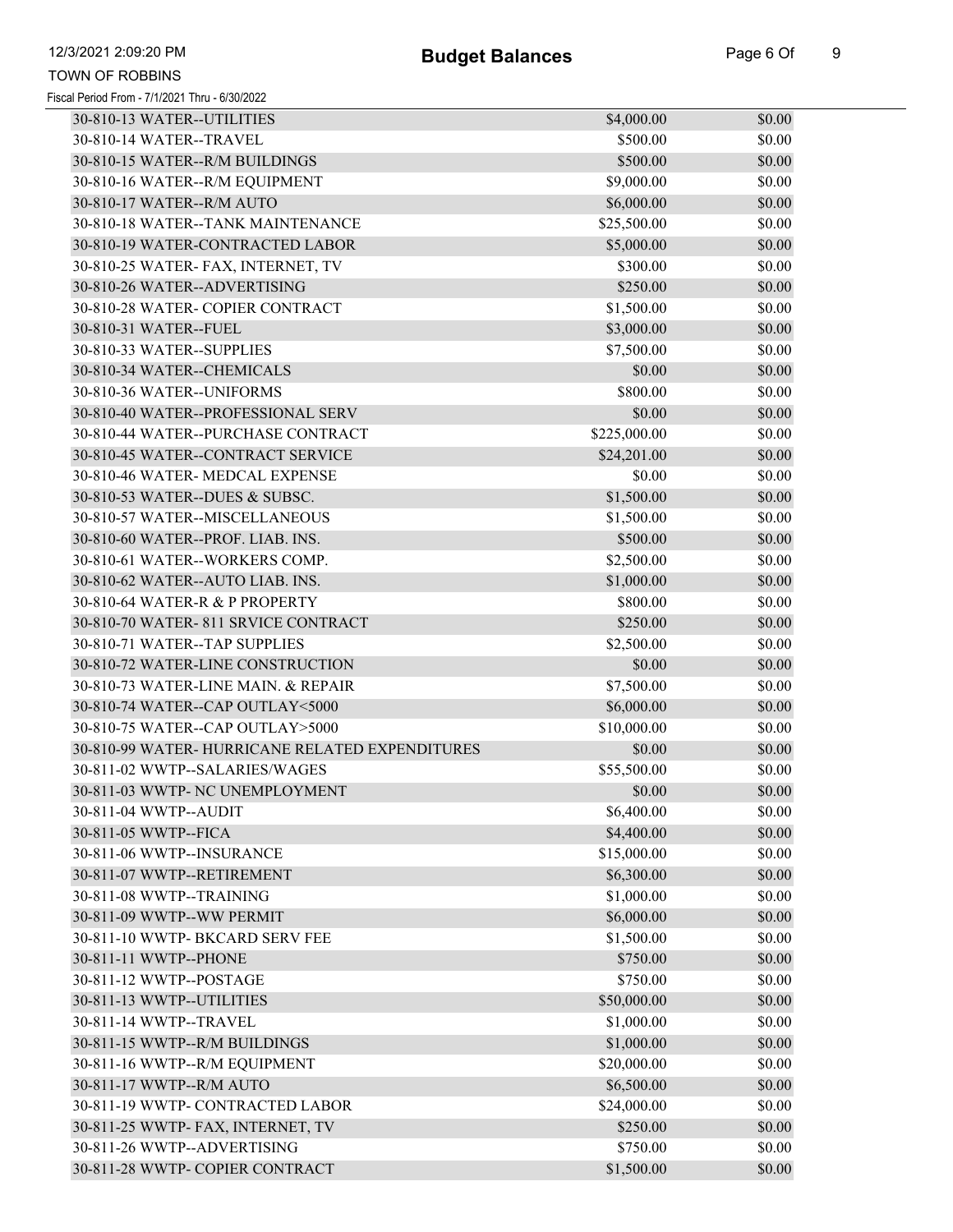|                                                                     | Expenses                   | Totals: | \$0.00                | \$0.00           |  |
|---------------------------------------------------------------------|----------------------------|---------|-----------------------|------------------|--|
| 34-660-00 TRANSFER TO GENERAL FUND                                  |                            |         | \$0.00                | \$0.00           |  |
| Expenses                                                            |                            |         |                       |                  |  |
| GL Account Number/Description                                       |                            |         | Debits                | Credits          |  |
| Fund:<br>34 FIRE DEPT CAPITAL RESERVE (TRUCK/BUILDING)              |                            |         |                       |                  |  |
|                                                                     | 30 ENTERPRISE FUND Totals: |         | \$855,080.00          | \$855,080.00     |  |
|                                                                     | Revenues                   | Totals: | \$0.00                | \$855,080.00     |  |
| 30-399-00 APPROP W/S FUND BALANCE                                   |                            |         | \$0.00                | \$0.00           |  |
| 30-398-80 TRANSFER FROM ORR GRANT                                   |                            |         | \$0.00                | \$0.00           |  |
| 30-398-00 LOAN PROCEEDS                                             |                            |         | \$0.00                | \$0.00           |  |
| 30-397-02 TFER FROM GENERAL FUND                                    |                            |         | \$0.00                | \$0.00           |  |
| 30-383-02 W/S--SCRAP METAL SALES                                    |                            |         | \$0.00                | \$0.00           |  |
| 30-380-01 W/S SURPLUS ITEM SALES                                    |                            |         | \$0.00                | \$12,500.00      |  |
| 30-377-00 W/S INSUR CLAIM PROCEEDS                                  |                            |         | \$0.00                | \$0.00           |  |
| 30-375-01 W/S--RECONNECTION FEE                                     |                            |         | \$0.00                | \$250.00         |  |
| 30-375-00 W/S--LATE FEE                                             |                            |         | \$0.00                | \$15,200.00      |  |
| 30-373-00 W/S--TAP & CONNECTION                                     |                            |         | \$0.00                | \$0.00           |  |
| 30-371-03 BULK SEWER SALES                                          |                            |         | \$0.00                | \$2,000.00       |  |
| 30-371-02 W/S--BULK WATER SALES                                     |                            |         | \$0.00                | \$1,000.00       |  |
| 30-371-01 W/S--SEWER CHARGES                                        |                            |         | \$0.00                | \$332,000.00     |  |
| 30-371-00 W/S--WATER CHARGES                                        |                            |         | \$0.00                | \$492,000.00     |  |
| 30-360-00 WATER/SEWER CASH DRAWER OVER/UNDER                        |                            |         | \$0.00                | \$0.00           |  |
| 30-346-00 SALES & USE TAX REFUND                                    |                            |         | \$0.00                | \$0.00           |  |
| 30-340-00 W/S N. MOORE FAMILY RES. UTL                              |                            |         | \$0.00                | \$0.00           |  |
| 30-336-00 W/S--RETURNED CK FEE                                      |                            |         | \$0.00                | \$0.00           |  |
| 30-335-00 W/S--MISCELLANEOUS                                        |                            |         | \$0.00                | \$0.00           |  |
| 30-329-00 W/S--INTEREST EARNED                                      |                            |         | \$0.00                | \$130.00         |  |
| Revenues                                                            |                            |         |                       |                  |  |
|                                                                     | Expenses                   | Totals: | \$855,080.00          | \$0.00           |  |
| 30-811-99 WWTP- HURRICANE RELATED EXPENDITURES                      |                            |         | \$0.00                | \$0.00           |  |
| 30-811-76 WWTP--PER/ER Study                                        |                            |         | \$0.00                | \$0.00           |  |
| 30-811-75 WWTP--CAP OUTLAY>5000                                     |                            |         | \$10,000.00           | \$0.00           |  |
| 30-811-74 WWTP--CAP OUTLAY<5000                                     |                            |         | \$6,000.00            | \$0.00           |  |
| 30-811-73 WWTP--R/M LINES                                           |                            |         | \$1,000.00            | \$0.00           |  |
| 30-811-64 WWTP--R & P PROP INS                                      |                            |         | \$7,800.00            | \$0.00           |  |
| 30-811-62 WWTP--AUTO LIAB INS                                       |                            |         | \$700.00              | \$0.00           |  |
| 30-811-61 WWTP--WORKER COMP                                         |                            |         | \$3,500.00            | \$0.00           |  |
| 30-811-60 WWTP--PROF LIAB INS                                       |                            |         | \$500.00              | \$0.00           |  |
| 30-811-57 WWTP--MISCELLANEOUS                                       |                            |         | \$1,000.00            | \$0.00           |  |
| 30-811-56 WWTP--UNEMPLOYMENT                                        |                            |         | \$0.00                | \$0.00           |  |
| 30-811-49 WWTP--REFUND SEWER<br>30-811-53 WWTP--DUES& SUBSCRIPTIONS |                            |         | \$1,000.00            | \$0.00<br>\$0.00 |  |
| 30-811-47 WWTP--SLUDGE REMOVAL                                      |                            |         | \$18,000.00<br>\$0.00 | \$0.00           |  |
| 30-811-46 WWTP--MEDICAL EXPENSE                                     |                            |         | \$250.00              | \$0.00           |  |
| 30-811-45 WWTP--CONTRACT SERVICES                                   |                            |         | \$20,000.00           | \$0.00           |  |
| 30-811-40 WWTP--PROF SERV                                           |                            |         | \$5,700.00            | \$0.00           |  |
| 30-811-36 WWTP--UNIFORMS                                            |                            |         | \$750.00              | \$0.00           |  |
| 30-811-34 WWTP--CHEMICALS                                           |                            |         | \$25,000.00           | \$0.00           |  |
| 30-811-33 WWTP--SUPPLIES                                            |                            |         | \$5,000.00            | \$0.00           |  |
| 30-811-31 WWTP--FUEL                                                |                            |         | \$15,000.00           | \$0.00           |  |
|                                                                     |                            |         |                       |                  |  |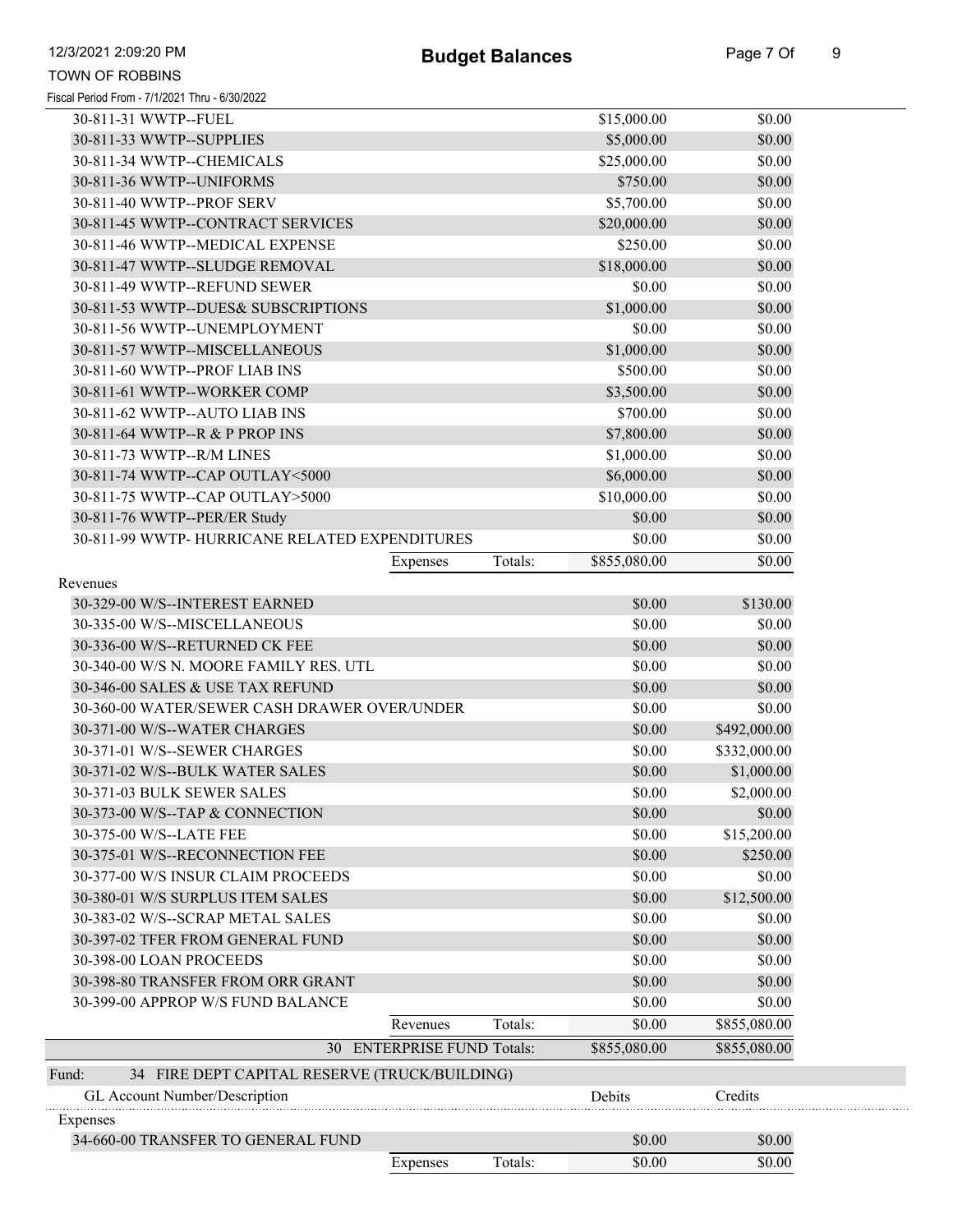| 12/3/2021 2:09:20 PM                                  |                       | <b>Budget Balances</b> |                | Page 8 Of      | 9 |
|-------------------------------------------------------|-----------------------|------------------------|----------------|----------------|---|
| <b>TOWN OF ROBBINS</b>                                |                       |                        |                |                |   |
| Fiscal Period From - 7/1/2021 Thru - 6/30/2022        |                       |                        |                |                |   |
| Revenues                                              |                       |                        |                |                |   |
| 34-329-00 INTEREST EARNED                             |                       |                        | \$0.00         | \$0.00         |   |
| 34-330-01 MISC REVENUE                                |                       |                        | \$0.00         | \$0.00         |   |
| 34-397-00 TRANSFER FROM GF                            |                       |                        | \$0.00         | \$0.00         |   |
| 34-399-00 FUND BALANCE APPROPRIATED                   |                       |                        | \$0.00         | \$0.00         |   |
|                                                       | Revenues              | Totals:                | \$0.00         | \$0.00         |   |
| 34 FIRE DEPT CAPITAL RESERVE (TRUCK/BUILDING) Totals: |                       |                        | \$0.00         | \$0.00         |   |
|                                                       |                       |                        |                |                |   |
| 38 ECONOMIC DEVELOPMENT RESERVE FUND<br>Fund:         |                       |                        |                |                |   |
| GL Account Number/Description                         |                       |                        | Debits         | Credits        |   |
| Expenses                                              |                       |                        |                |                |   |
| 38-660-00 TRANSFER TO GENERAL FUND                    |                       |                        | \$0.00         | \$0.00         |   |
|                                                       | Expenses              | Totals:                | \$0.00         | \$0.00         |   |
| Revenues                                              |                       |                        |                |                |   |
| 38-330-00 DONATION REVENUE                            |                       |                        | \$0.00         | \$0.00         |   |
| 38-332-02 TICKET SALE REVENUE                         |                       |                        | \$0.00         | \$0.00         |   |
| 38-397-00 TRANSFER FROM GF                            |                       |                        | \$0.00         | \$0.00         |   |
| 38-399-00 FUND BALANCE APPROPRIATED                   |                       |                        | \$0.00         | \$0.00         |   |
|                                                       | Revenues              | Totals:                | \$0.00         | \$0.00         |   |
| 38 ECONOMIC DEVELOPMENT RESERVE FUND Totals:          |                       |                        | \$0.00         | \$0.00         |   |
| Fund:<br>50 CDBG GRANT                                |                       |                        |                |                |   |
|                                                       |                       |                        |                | Credits        |   |
| GL Account Number/Description                         |                       |                        | <b>Debits</b>  |                |   |
| Expenses                                              |                       |                        |                |                |   |
| 50-420-00 ENGINEERING FEES                            |                       |                        | \$10,000.00    | \$0.00         |   |
| 50-420-02 GRANT ADMINISTRATION                        |                       |                        | \$183,571.00   | \$0.00         |   |
| 50-420-05 WATER IMPROVEMENTS                          |                       |                        | \$1,806,429.00 | \$0.00         |   |
|                                                       | Expenses              | Totals:                | \$2,000,000.00 | \$0.00         |   |
| Revenues                                              |                       |                        |                |                |   |
| 50-330-00 GRANT PROCEEDS                              |                       |                        | \$0.00         | \$2,000,000.00 |   |
|                                                       | Revenues              | Totals:                | \$0.00         | \$2,000,000.00 |   |
|                                                       | 50 CDBG GRANT Totals: |                        | \$2,000,000.00 | \$2,000,000.00 |   |
| 81 CHLORINE BOOSTER, WATER IMPROVEMENT<br>Fund:       |                       |                        |                |                |   |
| GL Account Number/Description                         |                       |                        | Debits         | Credits        |   |
| Expenses                                              |                       |                        |                |                |   |
| 81-420-00 PRELIMINARY DESIGN                          |                       |                        | \$14,000.00    | \$0.00         |   |
| 81-420-02 FINAL DESIGN                                |                       |                        | \$21,900.00    | \$0.00         |   |
| 81-420-03 DESIGN & PROPERTY SURVEY                    |                       |                        | \$5,500.00     | \$0.00         |   |
| 81-420-04 BIDDING SERVICES                            |                       |                        | \$5,000.00     | \$0.00         |   |
| 81-420-05 CONSTRUCTION ADMIN                          |                       |                        | \$12,000.00    | \$0.00         |   |
| 81-420-06 CONSTRUCTION OBSER                          |                       |                        | \$6,600.00     | \$0.00         |   |
| 81-420-07 GRANT ADMINISTRATION                        |                       |                        | \$5,000.00     | \$0.00         |   |
| 81-420-08 CONST ADMIN GRANT FEE                       |                       |                        | \$4,682.00     | \$0.00         |   |
| 81-420-09 GRANT LOAN FEE                              |                       |                        | \$6,242.00     | \$0.00         |   |
| 81-420-10 WATER IMPROVEMENTS                          |                       |                        | \$554,240.00   |                |   |
|                                                       |                       |                        |                | \$0.00         |   |
|                                                       | Expenses              | Totals:                | \$635,164.00   | \$0.00         |   |
| Revenues                                              |                       |                        |                |                |   |
| 81-330-00 CHLORINE BOOSTER GRANT PROCEEDS             |                       |                        | \$0.00         | \$312,120.00   |   |
| 81-332-00 CHLORINE BOOSTER GRANT LOAN PROCEEDS        |                       |                        | \$0.00         | \$312,120.00   |   |
| 81-397-00 TRANSFER FROM ENTERPRISE FUND               |                       |                        | \$0.00         | \$10,924.00    |   |
|                                                       | Revenues              | Totals:                | \$0.00         | \$635,164.00   |   |